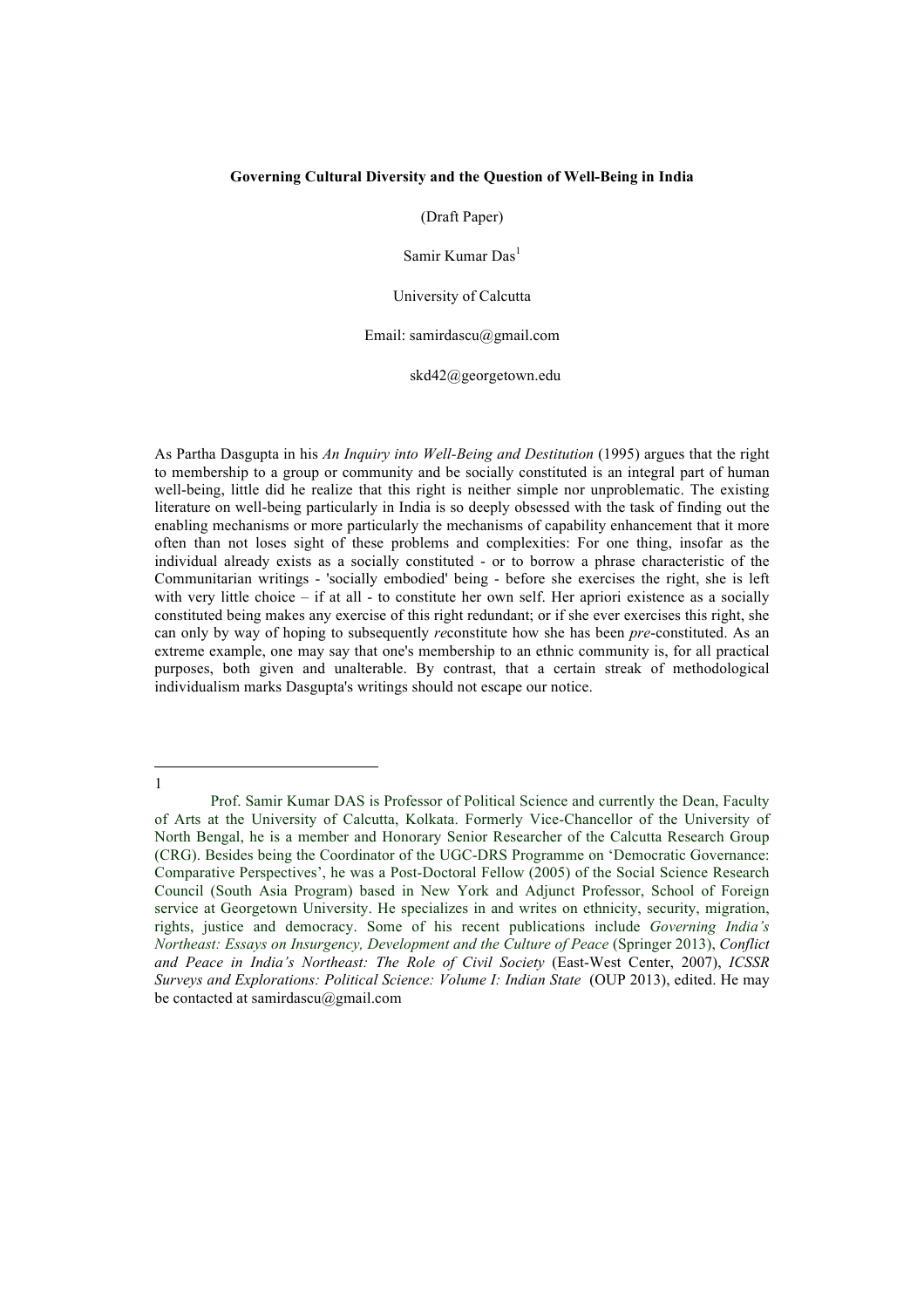For another, it is also important to find out whether our exercise of this right takes away the same right from those whom we perceive as the *other* with the effect that everyone in the society is subjected to the same grids and modes of social constitution and membership eventually steamrolling and wiping out the cultural diversity altogether that has historically come to mark the Indian society. India, according to a section of commentators, has increasingly been facing the threat of turning into an essentially homogenized and monochromatic society. Most importantly, one can raise the question: does not the exercise of this right take away from us our own right to be alternatively constituted? In the process, our irreducibly multicultural existence is 'underestimated' or 'downplayed' with violent repercussions for our society: "It becomes highly dangerous when one identity seeks to 'downplay' and 'underestimate the richness of the multiple features of her "social situation". (Sen 2006:177-178). It is on such occasions, as Mahbub Ul Haq argues, our right to freedom from being socially constituted could as well count as a measure of human welfare (Haq 1995:69). In short, the literature on well-being seems insensitive to the debate on multiculturalism in India.

# **Shift in the Technology of Governing Cultural Diversity**

If the first-generation technology of governing well-being was addressed to the problem of finding out appropriate ways and means of empowering us and enhancing our capabilities, the secondgeneration technology is increasingly becoming appreciative of the problems and complexities involved in the exercise of the right of being socially constituted with the rider that cultural diversity unless reined in and governed runs the risk of plunging into utter anarchy eventually threatening to tear our social fabric apart. Governance is supposed to provide the missing link between cultural diversity and well-being. Thus to cite an instance, in the 1950s and the 1960s thanks to the sudden surge of violence accompanying the demand for linguistic states, such 'prophesies of doom' were very common in the landscape of Indian Social Science. Seling Harrison in 1960 made the grim prediction that India was destined to be dismembered into as many as 14 linguistic nations.

This led to a serious quest for second-generation technologies of governing a society that remains perpetually fragile and unstable precisely because of its bewildering cultural diversity. In the 1970s the scenario changed completely with the rising concern for governing the cultural diversity in a myriad of ways and not allowing it to stretch itself beyond a certain threshold. Besides revamping and overhauling our federal institutions to accommodate the country's cultural diversity particularly in the 1980s (Sarkaria Commission report that pleaded for greater federalization is an example), there was also the concern for organizing and reconciling various contending rights claims (like the right to culture of the majorities as well as the minorities) within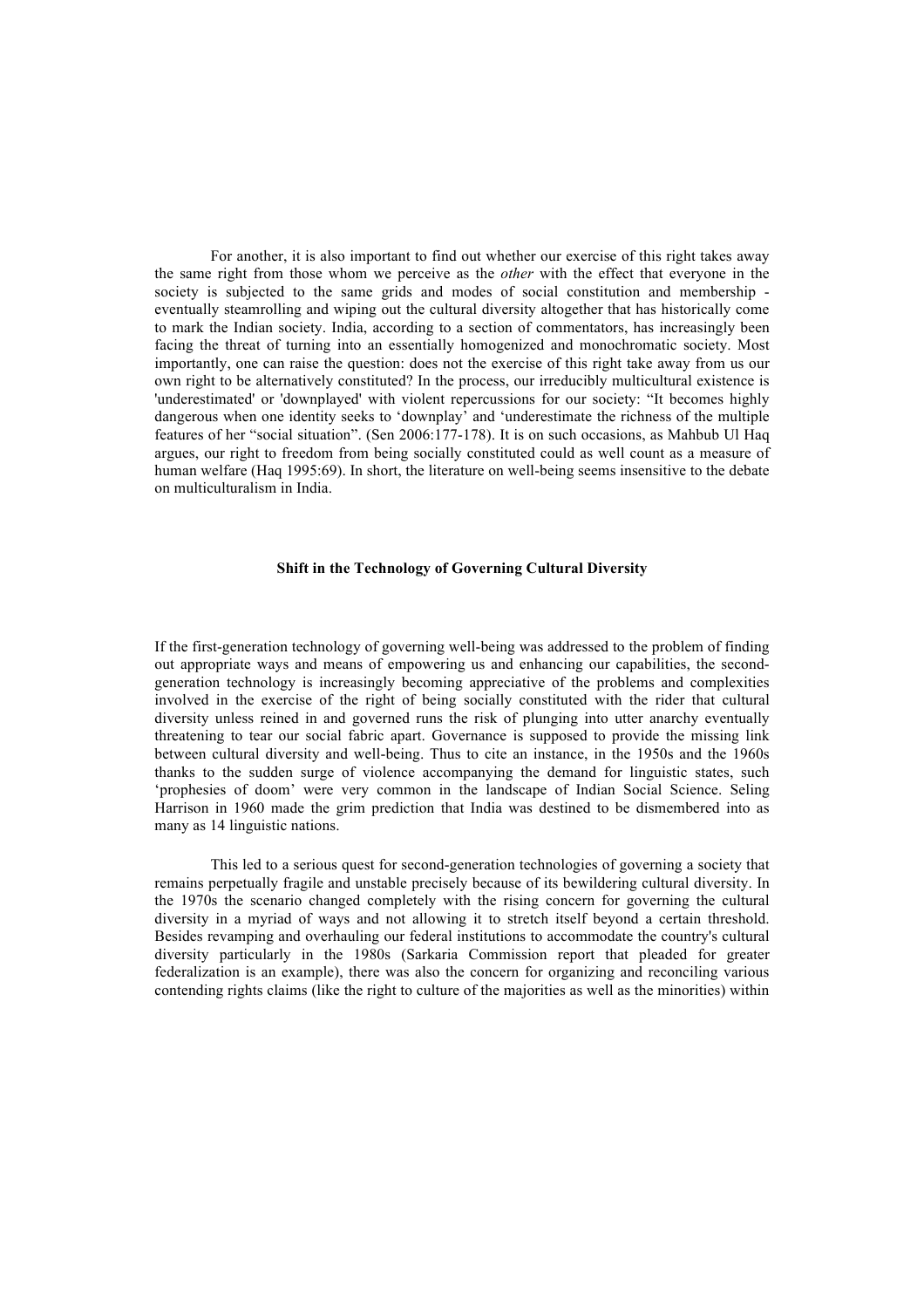a common framework or what I called 'a regime of rights'. What the multiculturalists and theorists of recognition have been debating on in India for the past few years is the issue of what could be the possible normative contours of such a rights regime. Right to culture is being sought to be subjected to a 'culture of rights'. Primarily since the 1990s and through the first decade of the new millennium, the importance of civil society as the key mediating institution for governing India's cultural diversity and the contending rights claims associated with it was more deeply felt with the imperative that civil society instead of merely reflecting and representing the existing cultural diversity must work for finding out ways to reconcile these claims, to negotiate and cope with the diversity in a way that makes it possible for all the diverse groups and communities to live together within a common societal framework without harming one or the other.

A good deal of the existing literature is preoccupied with the task of rediscovering the common cultural threads that run through the diverse groups and communities notwithstanding the great diversity and heterogeneity that apparently mark them. The concern is as old as that of Vincent Smith – the colonial historian who devised the famous doctrine of 'unity in diversity' in India. The problem with such a doctrine is not so much that such cultural threads are non-existent but that such threads do not seem to be powerful enough to stem wanton violence erupting at regular intervals and hold the society together in times of crisis. In simple terms, the literature that developed thanks to Vincent Smith and his followers views culture in static terms – not in terms of their dynamics as they unfold themselves over time and the terms of power that are implicated in these dynamics.

### **A Critique of the Governmental Power**

The search for technologies of governing cultural diversity was inspired by the realization that cultural diversity left as it is without being controlled and governed is likely to tear our body politic apart. How can one conceive of well-being when the integrity of the social order is in jeopardy? The underlying dichotomy between well-being and cultural diversity that has its built-in propensity towards disintegration and destabilization is also an invitation to subject the latter to a new form of governmental power.

In this section, I would like to tell a different story – different from what appears as a seamless story of how governmental power engulfs cultural diversity, controls, contains and subsumes it – but the story of its cracks and fissures, of how cultural diversity interrupts the flow and circulation of governmental power and serves as its 'permanent limit' (Foucault 1982:794) without tearing our society apart. This paper is only a modest inquiry into the nature of power with 'p' in small - that interrupts the technologies of governing our cultural diversity. For obvious limitations of time, I will refer only to a couple of instances from my own ethnographic work.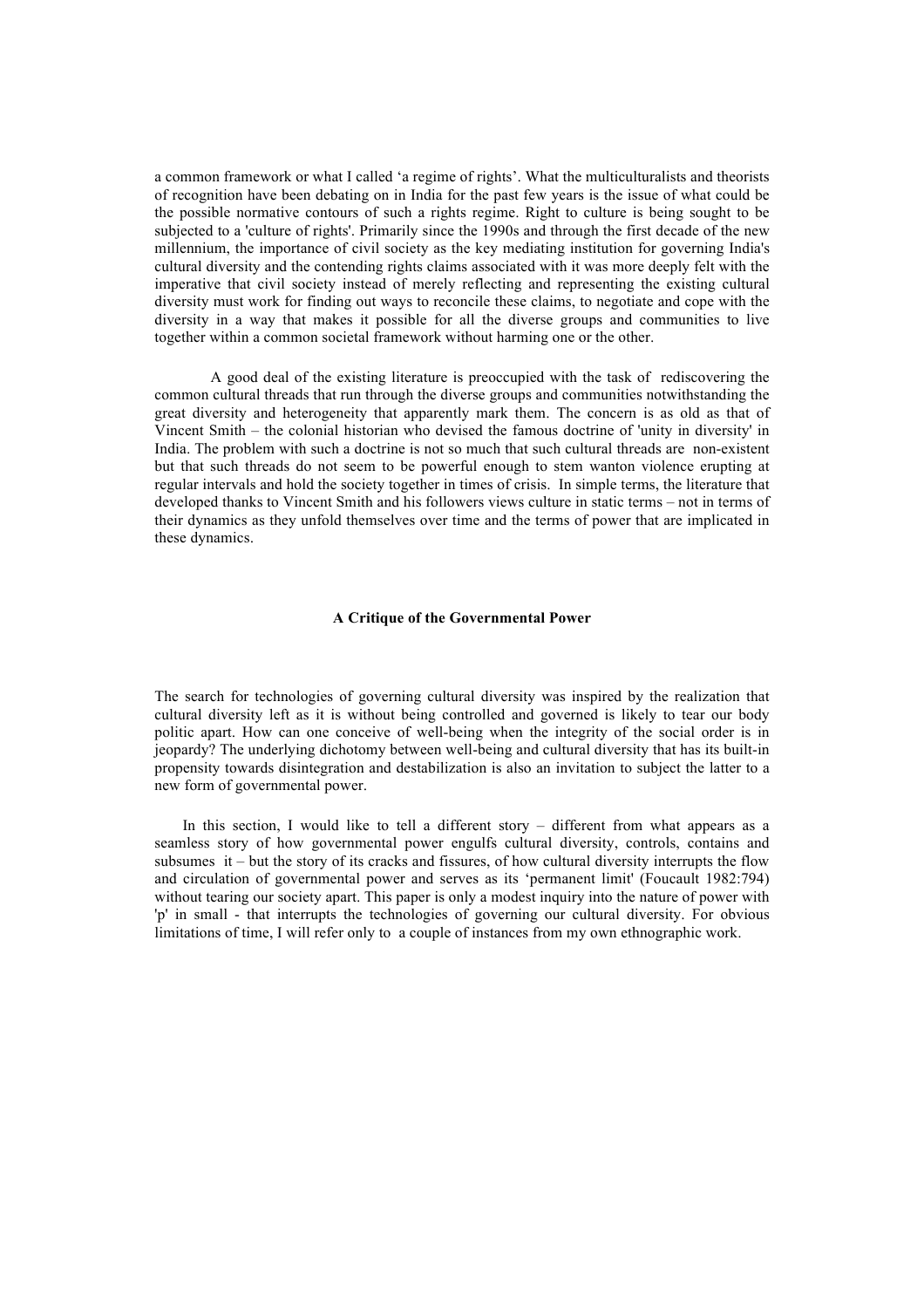#### **Performative Power**

The Assam movement (1979-1985), as we know, was predicated on the perceived opposition between the citizens and the foreigners mostly from Bangladesh settled illegally in different parts of the state. At the peak of the Assam movement when hundreds of people were rendered homeless and took shelter in the relief camps, a delegation of medical students visited some of those camps, which housed only the Assamese-speaking victims. On being asked by Nirupama Borgohain why they had not visited the Nalbari camp, they told that they had no desire to go to the Bangladeshi camps to render service there. She reminded them of what she calls 'doctor's ethic' in these terms: "You are doctors, you are respected, to render service to the affected people is your religion; you should therefore make no discrimination …". At a time when the society was passing through heightened ethnic conflicts, such an advocacy surely fell on deaf ears. She describes the boy who humiliated her ('pierced her heart' as she puts it) by using a very insulting word 'in the presence of a bus full of passengers' as one 'of the age of my eldest son'.

Was she performing her role of a mother as she was asking the children of her son's age to learn an essentially non-discriminatory professional ethic? In her performance of the role of a mother, she subtly changed the role from a biological mother with an abiding concern for her family and community to a universal mother who does not discriminate between the Assamese and the Bangladeshis and cares for any child in distress regardless of its ethnicity. Performative power is the power that one retains as the indissoluble remainder of one's subjectivity while 'impersonating' a social role (in this instance like that of a mother) - without 'inhabiting' it. Bargohain's understanding of a mother is that of a universal mother and not a biological mother. As she transgresses the contours of biological motherhood, she is crudely reminded of the 'precarity' that her performativity entails. Precarity is linked – not so much with the norms associated with the role of the mother, as much as it is with the very way she performs it – the way that is significantly at variance with what the young doctors wanted it to be performed' (Butler 2009: ii). But she does it at grave risk for she does it without the accompanying conditions that would have otherwise made it possible for her to perform the role in the way she does without any risk of harassment and violence.

Thus to cite another instance, when twelve elderly women bared themselves in front of the Kangla Fort exhorting the Indian army to 'come and rape' them in protest against Thangjam Manorama's brutal rape and death – may not have happened in that sequence – and all of them introduced themselves as Manorama's mother while none of them was her biological mother they were both performing the role of a mother and exceeding it, for, no society accepts mothers taking off their clothes in public (Das 2008: 54-77).

**Biopolitical Power**